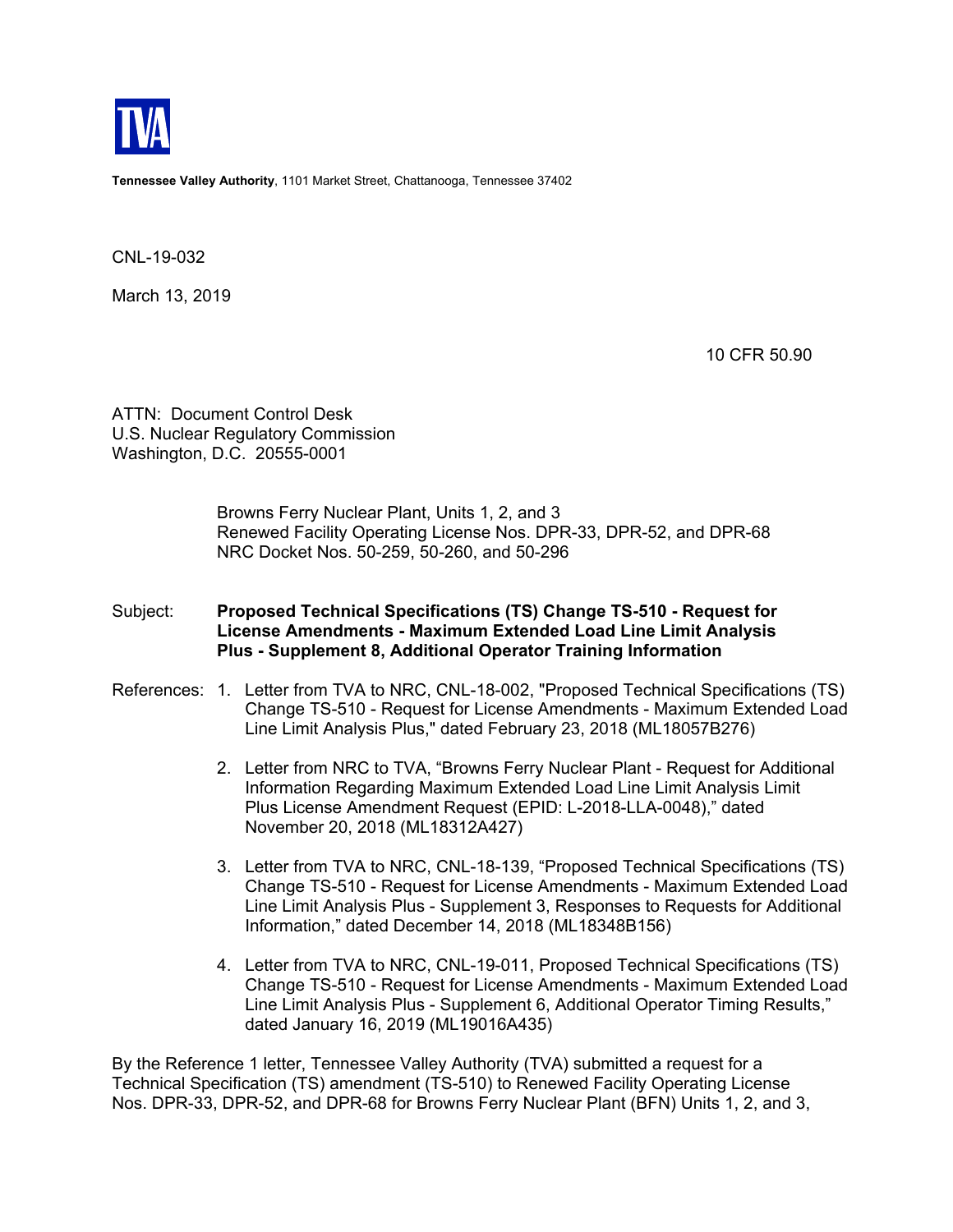U.S. Nuclear Regulatory Commission CNL-19-032 Page 2 March 13, 2019

respectively. The proposed amendment allows operation in the expanded Maximum Extended Load Line Limit Analysis Plus (MELLLA+) operating domain and use of the Detect and Suppress Solution - Confirmation Density (DSS-CD) stability solution. During their technical review of the LAR, the Nuclear Regulatory Commission (NRC) identified the need for additional information. The Reference 2 letter provided, in part, NRC Requests for Additional Information (RAIs) related to human factors. In References 3 and 4, TVA provided the responses to these NRC RAIs. In the response to NRC APHB RAI-3, TVA provided specific crew times for performing initial operator actions for an Anticipated Transient Without Scram (ATWS). The Enclosure to this letter provides information related to an NRC green finding issued for the failure of four of 15 BFN operating crews during their 2018 annual simulator scenario examinations and the impact on initial operator actions for an ATWS.

TVA has reviewed the information supporting a finding of no significant hazards consideration and the environmental consideration provided to the NRC in the Reference 1 letter. The supplemental information provided in this submittal does not affect the bases for concluding that the proposed license amendment does not involve a significant hazards consideration. In addition, the supplemental information in this submittal does not affect the bases for concluding that neither an environmental impact statement nor an environmental assessment needs to be prepared in connection with the proposed license amendment. Additionally, in accordance with 10 CFR  $50.91(b)(1)$ , TVA is sending a copy of this letter to the Alabama State Department of Public Health.

There are no new regulatory commitments associated with this submittal. If there are any questions or if additional information is needed, please contact Mr. Michael A. Brown at (423) 751-3275.

I declare under penalty of perjury that the foregoing is true and correct. Executed on the 13th day of March 2019.

Respectfully,

E. K. Henderson Director, Nuclear Regulatory Affairs

Enclosure: Impact of Operating Crew Failures During 2018 Annual Simulator Scenario Examinations on Initial Operator Actions for an Anticipated Transient Without Scram

cc:

 NRC Regional Administrator - Region II NRC Senior Resident Inspector - Browns Ferry Nuclear Plant State Health Officer, Alabama Department of Public Health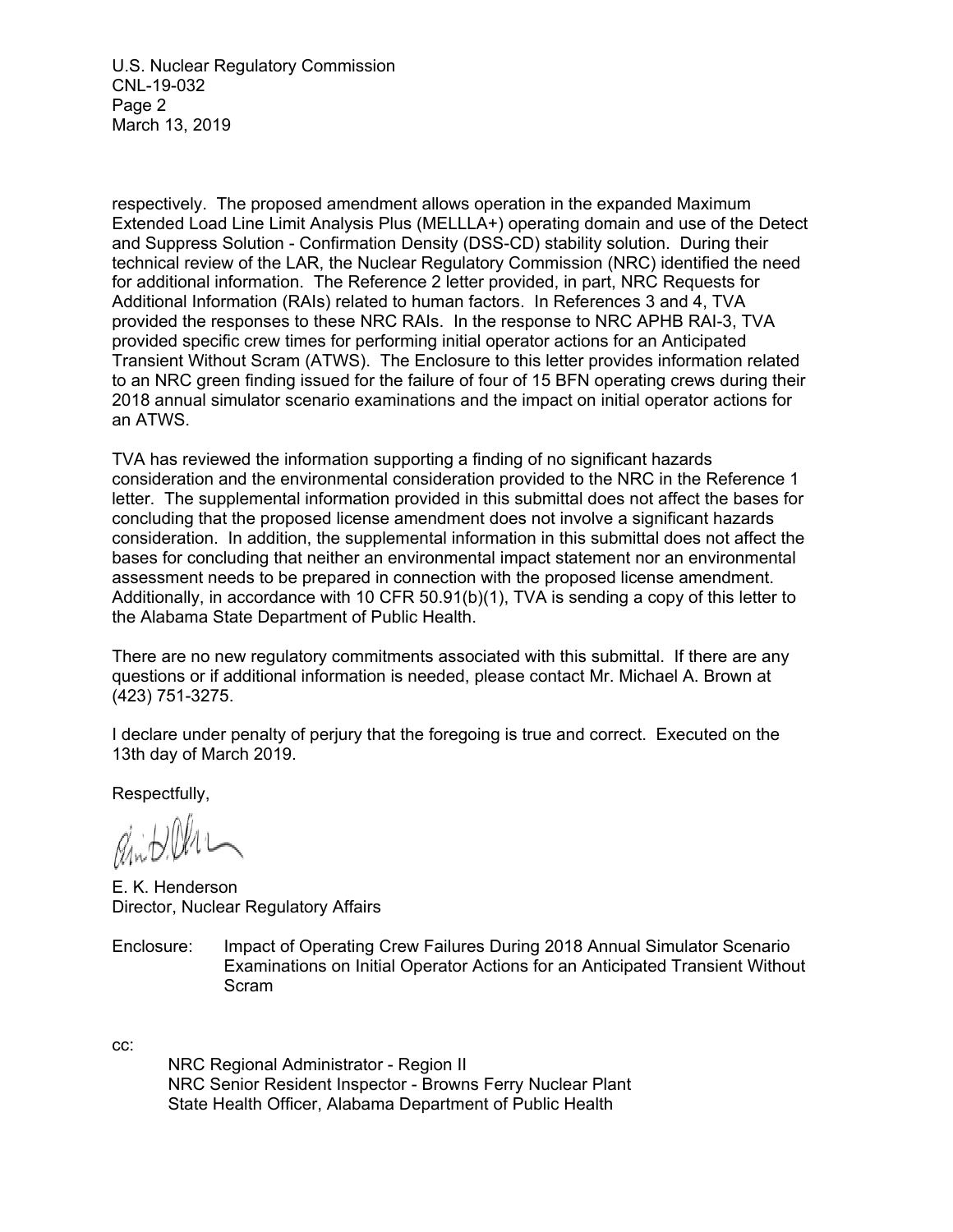## **ENCLOSURE**

**Impact of Operating Crew Failures During 2018 Annual Simulator Scenario Examinations on Initial Operator Actions for an Anticipated Transient Without Scram**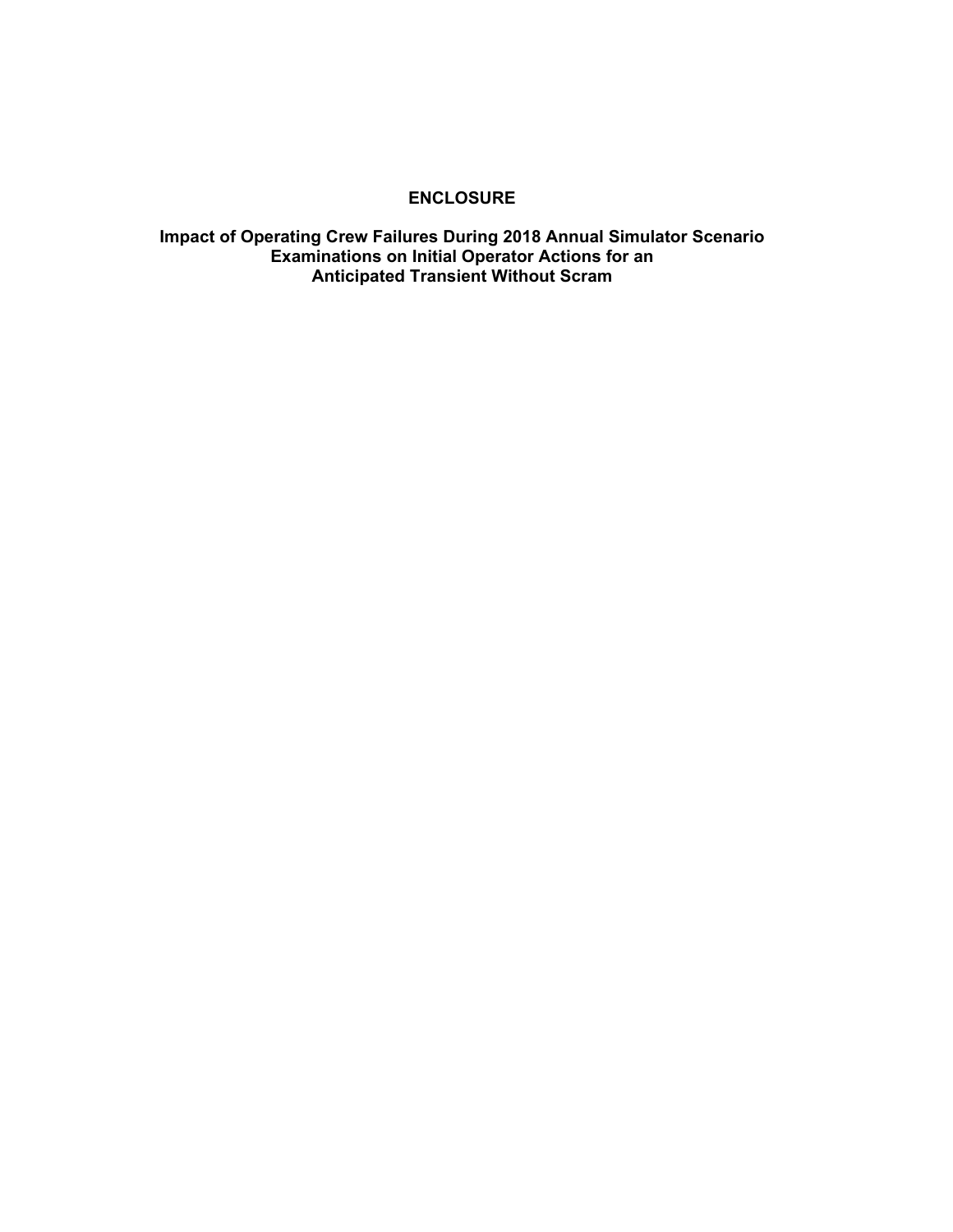During 2017 and 2018, Browns Ferry Nuclear Plant (BFN) Operations, Operations Training, Extended Power Uprate (EPU), and Reactor Engineering personnel developed an optimized set of initial operator actions to be taken for Anticipated Transients Without Scram (ATWS). The optimized operator actions supported the implementation of EPU, and no additional changes are required for implementation of Maximum Extended Load Line Limit Analysis Plus (MELLLA+). Following development of the initial actions, extensive simulator training was provided to the licensed operators, followed by evaluation and timing. The evaluation and timing showed consistent performance across the licensed operators with times well below the times assumed in the MELLLA+ ATWS analyses.

During the 2018 Licensed Operator Requalification (LOR) annual simulator scenario examinations (LOR Cycle 5), four of 15 simulator crews failed the examination by failing to successfully perform a critical task during a simulator scenario. This failure rate resulted in a finding with a safety significance of Green, as documented in NRC Inspection Report 2018-004 for BFN.

In accordance with procedures, a simulator examination report, including an examination summary and analysis, is required at the completion of the examination cycle. A Self-Assessment (SA) was performed by BFN Operations and Operations Training personnel to provide this report. The SA evaluated the results of the entire operating examination for all crews and for each individual operator (not just the four operating crew failures) to determine deficiencies and learning opportunities. This process allows a detailed evaluation and documentation of overall operator and crew performance and is leveraged to develop future training for the operational staff. The SA identified performance deficiencies and learning opportunities. Not all of the performance deficiencies identified in the SA (and reflected in NRC Inspection Report 2018-004) contributed to the four operating crew failures. The performance deficiencies identified in the SA, both those contributing to operating crew failures and those not contributing to operating crew failures, will be used to maximize continuous improvement in operator performance.

In order to evaluate the four operating crew simulator scenario examination failures, and to determine the specific causes of the failures, a Performance Analysis (PA) was performed by BFN Operations and Operations Training. The causes for the failures were identified as inattention to detail, misjudgment, and knowledge. The PA identified that there were no programmatic training deficiencies that resulted in a knowledge/skill issue. The PA was presented to and approved by the BFN LOR Curriculum Review Committee on December 18, 2018. Following the failures, all four operating crews were successfully remediated in accordance with procedures. This remediation included an instructor-led review of the actions resulting in the failure, simulator training with instructor critique, and re-examination. The re-examination involved a minimum of two scenarios developed using the same criteria as the initial examination.

The PA identified that inattention to detail was the cause of two of the four operating crew failures and contributed to a third failure. Numerous alarms are received by operating crews during simulated events. Crew members are expected to evaluate alarms that are received and to prioritize response for those alarms with higher safety importance. Two failures occurred when important alarms were received by the crews but were not evaluated, and therefore not addressed, leading to the inadvertent actuation of the Automatic Depressurization System in one case (Crew 5A failure) and failure to close Main Steam Isolation Valves with simulated high steam line radiation in the other case (Crew 5C failure).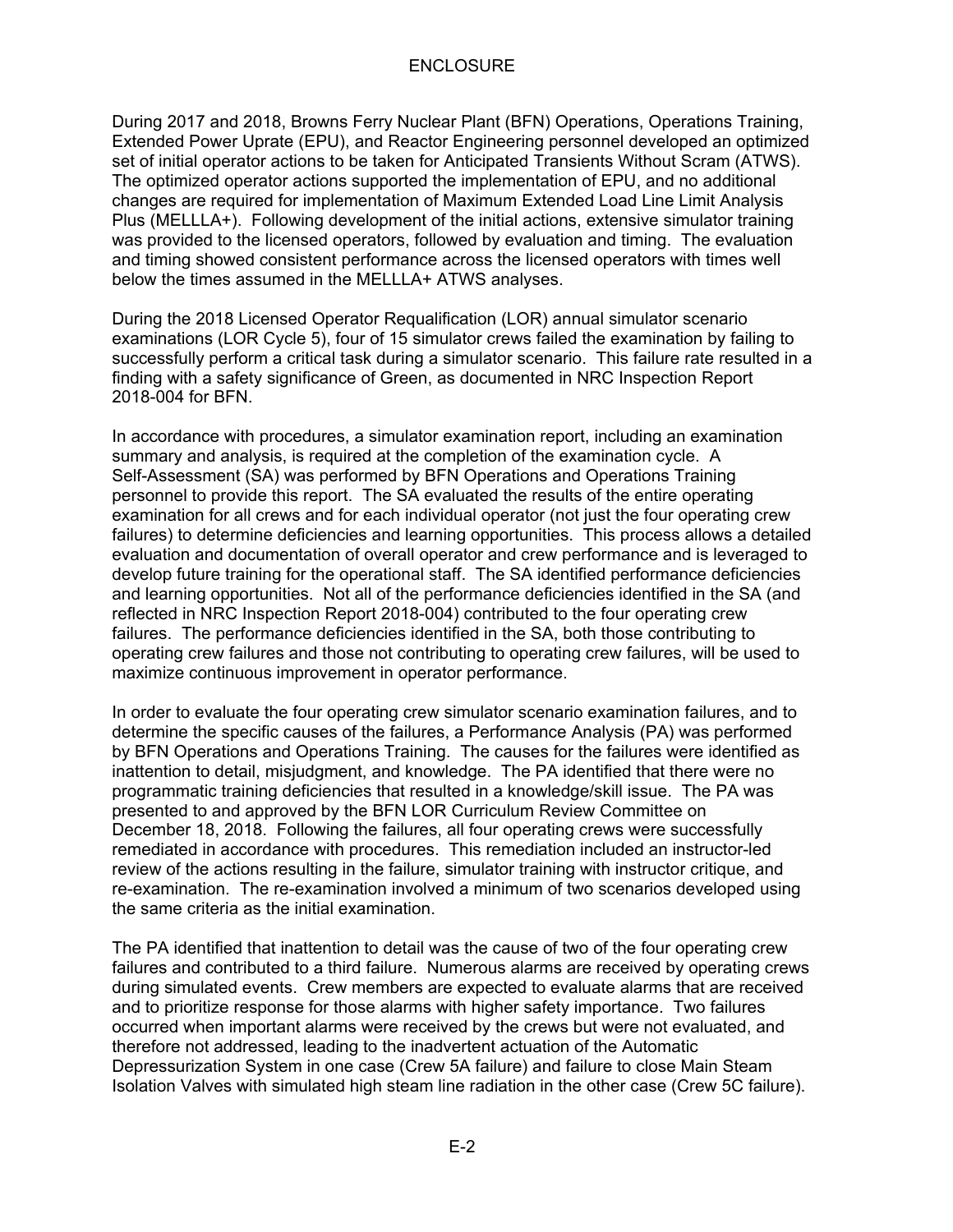Inattention to detail contributed to a third failure when the crew (Crew 2C), during a low power ATWS scenario, did not recognize that low pressure injection systems were capable of injection to the reactor pressure vessel (RPV). This occurred when emergency depressurization was re-initiated, with subsequent injection occurring prior to being authorized; misjudgment was also considered to be a contributing cause for this failure. The crew, having initially started an emergency depressurization with an ATWS, halted the emergency depressurization when the crew misjudged the availability of low pressure injection systems. This misjudgment was eventually corrected and emergency depressurization was re-initiated leading to the inattention to detail error. This ATWS scenario was at low power, less than five percent reactor thermal power, and the initial operator actions for an ATWS were not required to be performed.

The fourth operating crew (Crew 2B) failure occurred as a result of a knowledge gap. The Crew 2B Senior Reactor Operator (SRO) misapplied an override step in the Emergency Operating Instruction flowchart during an ATWS. After the crew successfully performed the initial operator actions for the ATWS, including termination of RPV injection and injection of Standby Liquid Control (SLC) within the times assumed in the MELLLA+ ATWS analyses, the SRO received a report that reactor power was below the downscale setpoint. With this report of changing plant conditions, the SRO's knowledge gap resulted in his misapplication of an override step, and he directed injection to the RPV prior to RPV water level reaching the level required to minimize core inlet subcooling, resulting in a failed critical task.

Four Training Needs Analysis evaluations were conducted to address the four operating crew failures. These Training Needs Analyses are intended to identify training that would be beneficial for the training program to address, or prevent, performance deficiencies. In addition to the remedial training provided to the operating crews involved with the failures, the Training Needs Analyses identified that simulator training scenarios targeting the specific causes of the failures would be developed and presented to all licensed operators in LOR training in 2019.

None of the critical task failures that led to the four operating crew failures during the simulator scenario examinations were directly related to the ATWS initial operator actions. The initial operator actions for an ATWS are a very specific set of actions. These initial operator actions have been placed on a "hard card" attached to the front of the reactor control panel, allowing easy access by the Reactor Operator. These actions are a series of specific steps taken during an ATWS and do not require evaluation, interpretation, or judgement. As a result, these initial operator actions for an ATWS are not subject to potential errors from inattention to detail, misjudgment, or knowledge gaps, which were identified as the specific causes of the four operating crew failures. These initial actions were extensively presented, practiced, evaluated, and timed during 2018 LOR training. As reflected in Table 1, BFN ATWS Actions Timing Data - Licensed Operator Requalification 2018, the four operating crews that failed the 2018 annual simulator scenario examinations during LOR Cycle 5 successfully performed ATWS initial operator actions within the times assumed in the MELLLA+ ATWS analyses before and after the simulator scenario examination failures, i.e., in LOR Cycle 2 and in LOR Cycle 6, respectively. Based on the above information, it is concluded that no relationship exists between the four operating crew failures during the 2018 annual simulator scenario examinations and the ability for the operators to perform the initial operator actions during an ATWS.